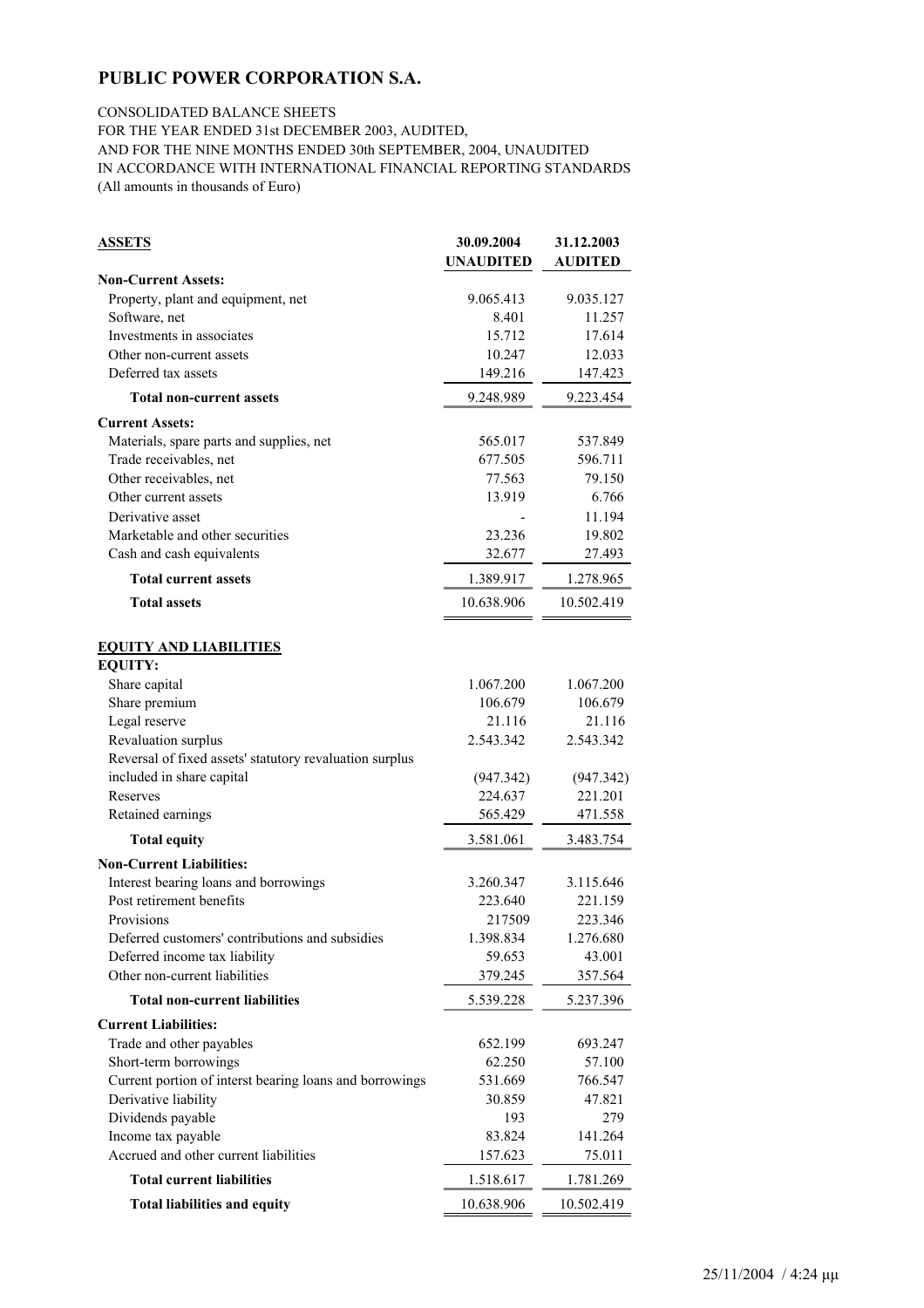CONSOLIDATED STATEMENT OF INCOME FOR THE YEAR ENDED 31st DECEMBER 2003, AUDITED, AND FOR THE NINE MONTHS ENDED 30th SEPTEMBER, 2004, UNAUDITED IN ACCORDANCE WITH INTERNATIONAL FINANCIAL REPORTING STANDARDS (All amounts in thousands of Euro - except per share data)

|                                       | 2004<br><b>UNAUDITED</b> | 2003<br><b>UNAUDITED</b> |  |  |
|---------------------------------------|--------------------------|--------------------------|--|--|
|                                       |                          |                          |  |  |
| <b>REVENUES:</b>                      |                          |                          |  |  |
| Revenue from energy sales             | 2.852.332                | 2.725.423                |  |  |
| Other                                 | 226.069                  | 209.596                  |  |  |
|                                       | 3.078.401                | 2.935.019                |  |  |
| <b>EXPENSES:</b>                      |                          |                          |  |  |
| Payroll cost                          | 654.309                  | 623.752                  |  |  |
| Lignite                               | 442.236                  | 378.799                  |  |  |
| Liquid fuel                           | 323.227                  | 358.195                  |  |  |
| Natural gas                           | 223.847                  | 227.546                  |  |  |
| Depreciation and amortization         | 344.190                  | 329.033                  |  |  |
| Energy purchases                      | 146.276                  | 113.446                  |  |  |
| Materials and consumables             | 72.540                   | 66.911                   |  |  |
| Transmission system usage             | 192.011                  | 184.700                  |  |  |
| Utilities and maintenance             | 70.437                   | 51.577                   |  |  |
| Third party fees                      | 14.466                   | 13.395                   |  |  |
| Taxes and duties                      | 18.629                   | 17.852                   |  |  |
| Provision for risks                   | 220                      | 2.266                    |  |  |
| Provision for slow-moving materials   | 562                      | 11.250                   |  |  |
| Allowance for doubtful balances       | 1.671                    | 20.177                   |  |  |
| Other expenses                        | 60.273                   | 36.246                   |  |  |
| <b>PROFIT FROM OPERATIONS</b>         | 513.507                  | 499.874                  |  |  |
| Financial expenses                    | 123.923                  | 133.403                  |  |  |
| Financial income                      | 30.119                   | 17.813                   |  |  |
| Share of loss of associates           | 9.902                    | 26.808                   |  |  |
| Foreign currency gains/ (losses), net | (13.474)                 | 34.178                   |  |  |
| Other income/ (expense), net          | 11.701                   | 19.608                   |  |  |
| <b>PROFIT BEFORE TAX</b>              | 408.028                  | 411.262                  |  |  |
| Income tax expense                    | 151.748                  | 150.806                  |  |  |
| PROFIT AFTER TAX                      | 256.280                  | 260.456                  |  |  |
| <b>Earnings per share</b>             | 1,10                     | 1,12                     |  |  |
| Weighted average number of shares     | 232.000.000              | 232.000.000              |  |  |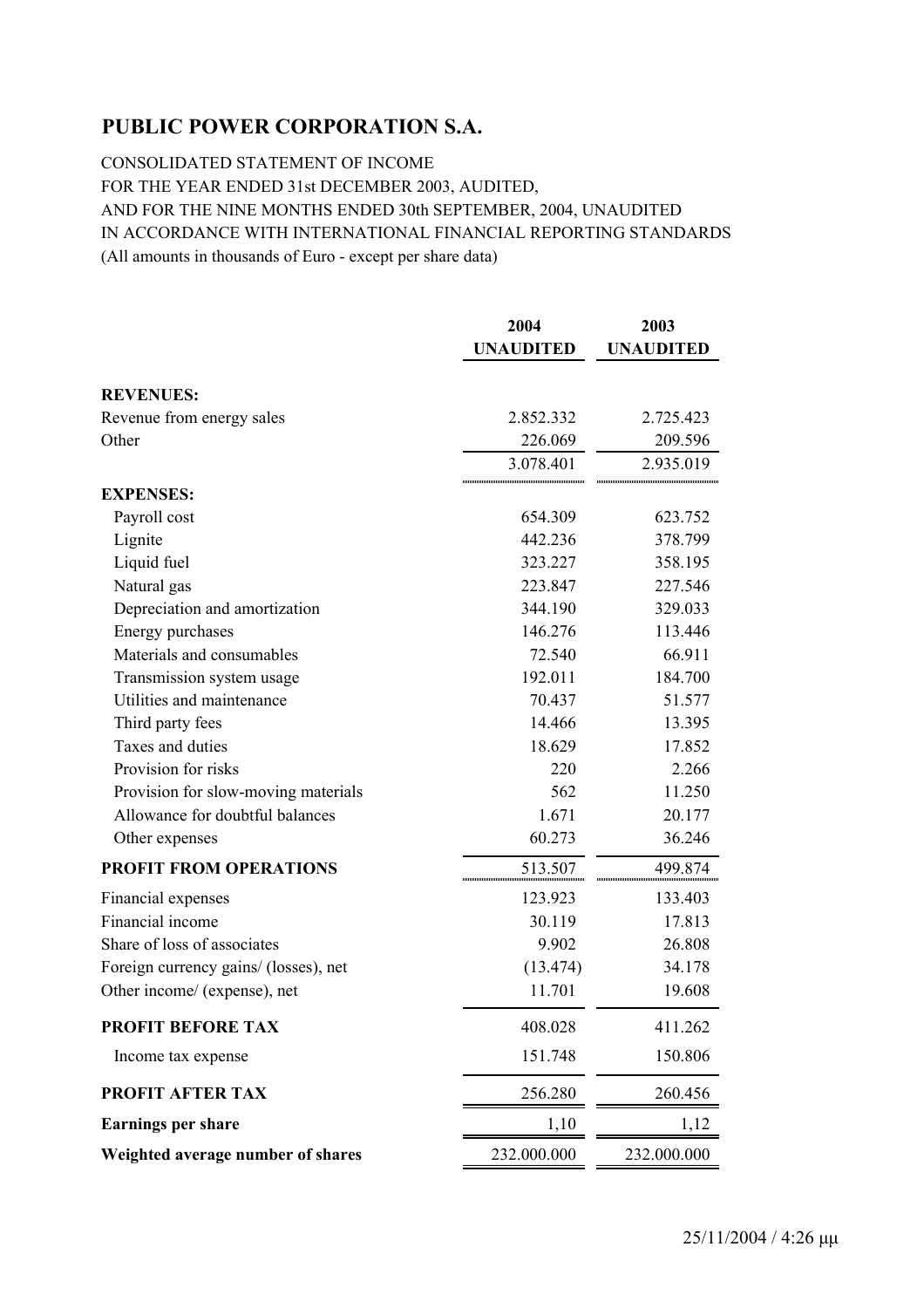### CONSOLIDATED STATEMENT OF CASH FLOWS

FOR THE YEAR ENDED 31st DECEMBER 2003, AUDITED, AND FOR THE NINE MONTHS ENDED 30th SEPTEMBER, 2004, UNAUDITED IN ACCORDANCE WITH INTERNATIONAL FINANCIAL REPORTING STANDARDS (All amounts in thousands of Euro)

**2004 2003 UNAUDITED UNAUDITED Cash Flows from Operating Activities** Profit before tax 408.028 411.262 Adjustments to reconcile net income to net cash provided by operating activities: Depreciation and amortisation 499.715 477.531 Amortisation of customers' contributions and subsidies (83.749) (73.861) Fair value (gain)/ loss of derivative instruments (5.768) (5.099) Share of loss of associates 9.902 Interest income (12.462) (12.482) Sundry provisions 3.016 42.667 Gain on disposal of fixed assets (6.765) Unrealised foreign exchange gains on interest bearing loans and borrowings  $5.443$  (34.178) Unbilled revenue (18.702) (36.669) Interest expense 114.617 124.263 Operating profit before working capital changes 913.275 893.434 (Increase)/ Decrease in: Accounts receivable, trade and other (58.887) (35.148) Other current assets (7.153) (4.869) PPC Personnel Insurance Organisation - 38.829 Materials, spare parts and supplies (17.677) 13.218 Other non-current assets Increase/ (Decrease) in: Accounts payable  $(41.049)$   $4.819$ Other non-current liabilities 21.682 18.423 Accrued liabilities excluding bank loan interest 64.970 38.243 Provisions (7.384) From the contract of the contract of the contract of the contract of the contract of the contract of the contract of the contract of the contract of the contract of the contract of the contract of the co Income taxes paid (189.522) (215.686) **Net Cash from Operating Activities** 678.255 751.263 **Cash Flows from Investing Activities** Interest received 6.952 Capital expenditure for fixed assets and software (537.064) (490.435) Disposal of fixed assets and software 6.630 680 Proceeds from customers' contributions and subsidies 205.903 123.650 Investments  $(8.000)$   $(11.423)$ **Net Cash used in Investing Activities** (324.928) (370.576) **Cash Flows from Financing Activities** Net change in short-term borrowings 5.150 130.965 Proceeds from interest bearing loans and borrowings 480.000 355.169 Principal payments of interest bearing loans and borrowings (575.620) (640.566) Loan expenses and fees paid  $(1.099)$ Interest paid (95.186) (107.694) Dividends paid (162.487) (115.537) Other **contract the contract of the contract of the contract of the contract of the contract of the contract of the contract of the contract of the contract of the contract of the contract of the contract of the contract o Net Cash used in Financing Activities** (348.143) (378.762) **Net increase/ (decrease) in cash and cash equivalents**  5.184 1.925 **Cash and cash equivalents at beginning of year** 27.493 28.407 **Cash and cash equivalents at end of year** 32.677 30.332